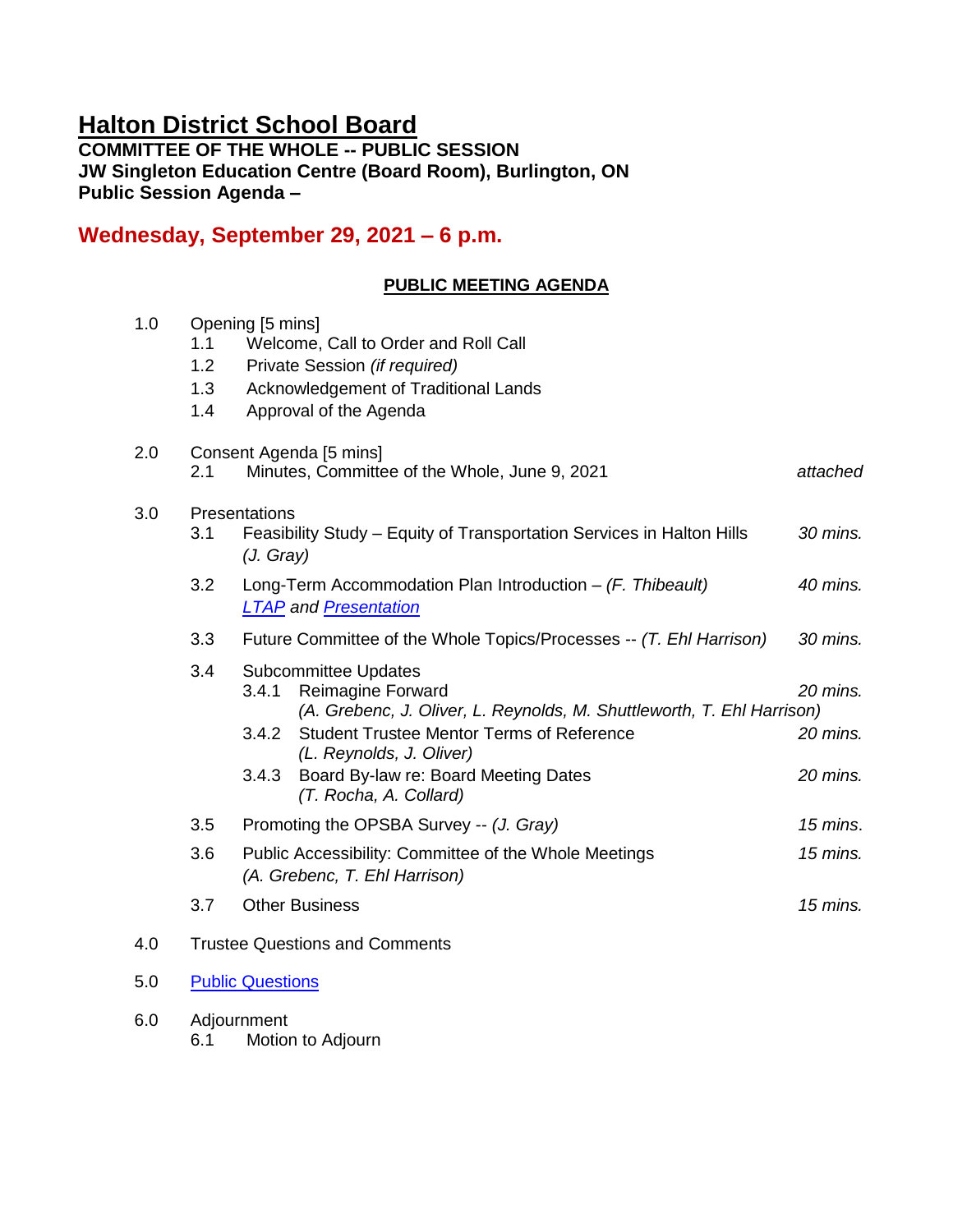# **Halton District School Board**

# **COMMITTEE OF THE WHOLE PUBLIC SESSION**

JW Singleton Education Centre, 2050 Guelph Line, Burlington, ON **Wednesday, June 9, 2021 – 6 p.m.**

#### **MINUTES**

#### Present: K. Amos, A. Collard, D. Danielli, T. Ehl Harrison, H. Gerrits, J. Gray, A. Grebenc, J. Oliver, L. Reynolds, T. Rocha, M. Shuttleworth

# 1. Opening

*Welcome, Call to Order and Roll Call*

T. Ehl Harrison called the meeting to order at 6:01 p.m. and conducted roll call.

#### *Acknowledgement of the Land*

M. Shuttleworth recognized the Halton's rich history and modern traditions of many First Nations and Métis. On behalf of the Board, acknowledgement and thanks was given to the Mississaugas of the Credit First Nation for sharing their traditional territory.

#### 2. Consent Agenda Items

# *Approval of the Agenda*

On a motion from A. Grebenc, the agenda for June 9, 2021 was approved as distributed.

T. Ehl Harrison asked colleagues to join her in a moment of silence, honouring the victims and those grieving as a result of the recent tragedy in London, Ontario. S. Miller commented on the flags at half-mast at the Board office.

#### *Approval of the Minutes*

On a motion from J. Gray, the minutes of May 26, 2021 were approved as distributed.

#### *Order Paper*

T. Ehl Harrison called attention to the Order Paper.

#### 3. Presentations

*3.1 Trustee Support (Budget)*

Trustees discussed the need for designated staff support for trustee work.

- *3.2 Subcommittee Updates*
	- 3.2.1 Board Meeting Efficiency and Motions

M. Shuttleworth highlighted the accomplishments undertaken this past year through both the focused and organic nature of the changes. J. Gray applauded trustees for their mindfulness, and provided accolades for the leadership of both A. Grebenc and T. Ehl Harrison.

#### 3.2.2 Re-Imagine Forward

Trustee spearheaded the discussion on the declaration discussed at the last meeting, and the concept of an evaluation matrix.

On a motion from L. Reynolds, the Declaration will be put forward for the Board's consideration at the June 16 meeting.

#### *3.3 School Names Discussion*

Trustees M. Shuttleworth and T. Rocha spearheaded the discussion regarding the need to honour the Truth and Reconciliation commitments being upheld within the Board.

M. Shuttleworth and T. Rocha indicated their desire to bring forward motions to review the name of Ryerson PS, and a review of other names within the Halton District School Board.

Further discussion ensued with S. Miller and R. Eatough adding to the conversation about the current climate, processes and the values of the Halton community.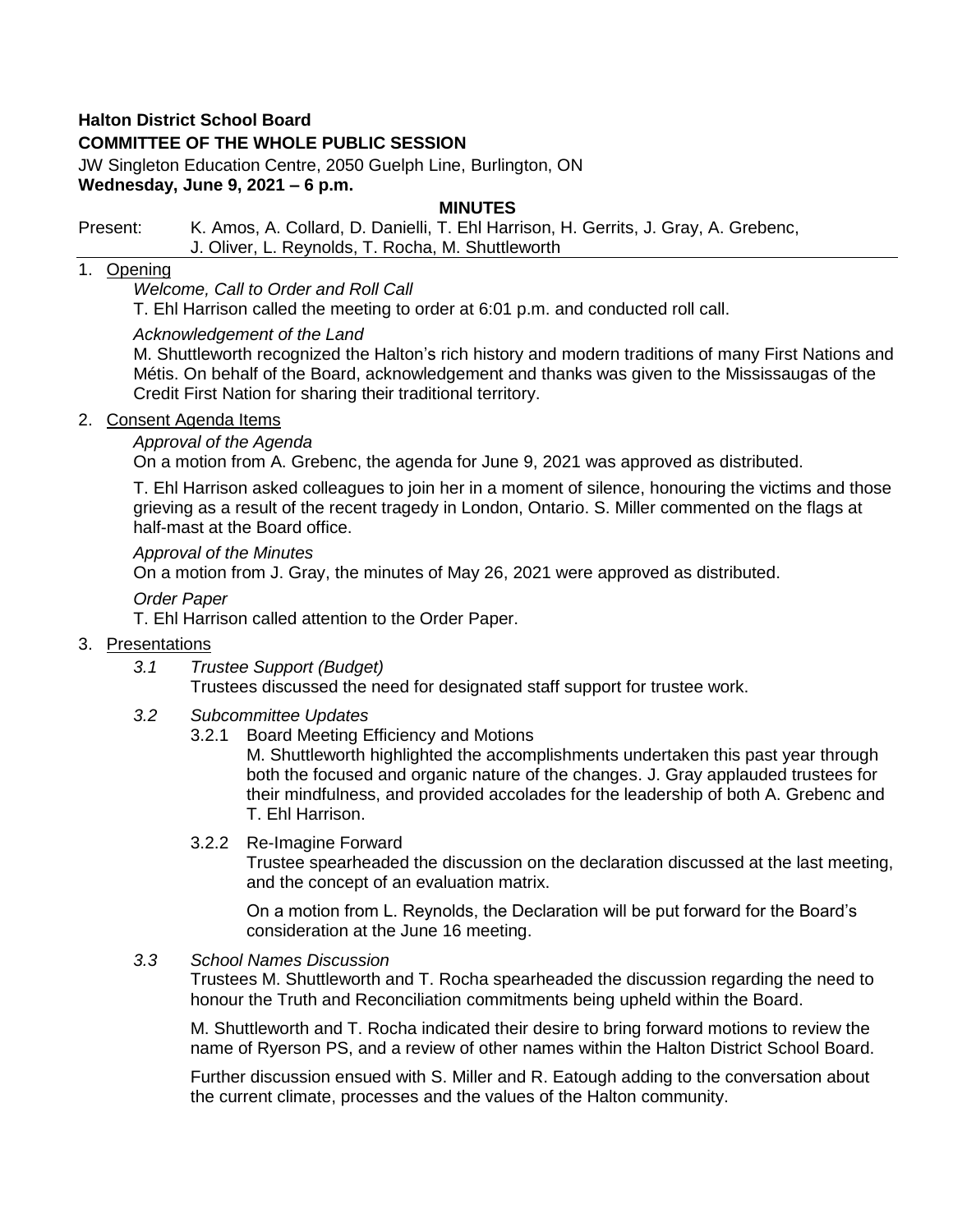*3.4 Delegation Request Accessiblity*

A. Grebenc spearheaded the discussion about adding a link to "Delegations" to the website box that asks "I'd like to…."

M. Shuttleworth asked if it was possible to also add a link to the "Inspire Awards" nominations under the same category.

A. Grebenc also asked if closed captioning could also be considered.

S. Miller indicated these items would be looked into by staff.

*3.5 Future Committee of the Whole Topics and Processes* T. Ehl Harrison spearheaded the discussion on topics and processes for the upcoming year, facilitating input from the trustees via a jamboard exercise.

#### *3.6 Other Business*

A. Collard spoke to a draft of the Terms of Reference for the OPSBA Director role, circulated to trustees this afternoon. With the Committee's agreement, the draft will come to the Board next week for inclusion with the Governance Procedure as an appendix.

#### 3 Trustee Questions and Comments

A. Grebenc commented on tomorrow's livestream celebration for Stuart Miller, as he retires from the role of Director of Education.

J. Gray asked if there was any response to the Board's communication regarding the semestering plans for next year. S. Miller indicated both he and S. Podrebarac have had conversations regarding this, and outdoor end-of-year ceremonies. A letter regarding graduations and end-of-year ceremonies will be sent out tomorrow.

A. Collard commented on the start of school and the timing of Board meetings, indicating her intent to bring forward a motion at the Board table.

T. Rocha commented on the need to review the Board's by-laws with a specific focus on this matter.

# 4 Public Questions

There were no public questions.

# 5 Adjournment

The Committee adjourned at 9:05 p.m. on a motion from T. Rocha.

*G. Gortmaker, Recorder*